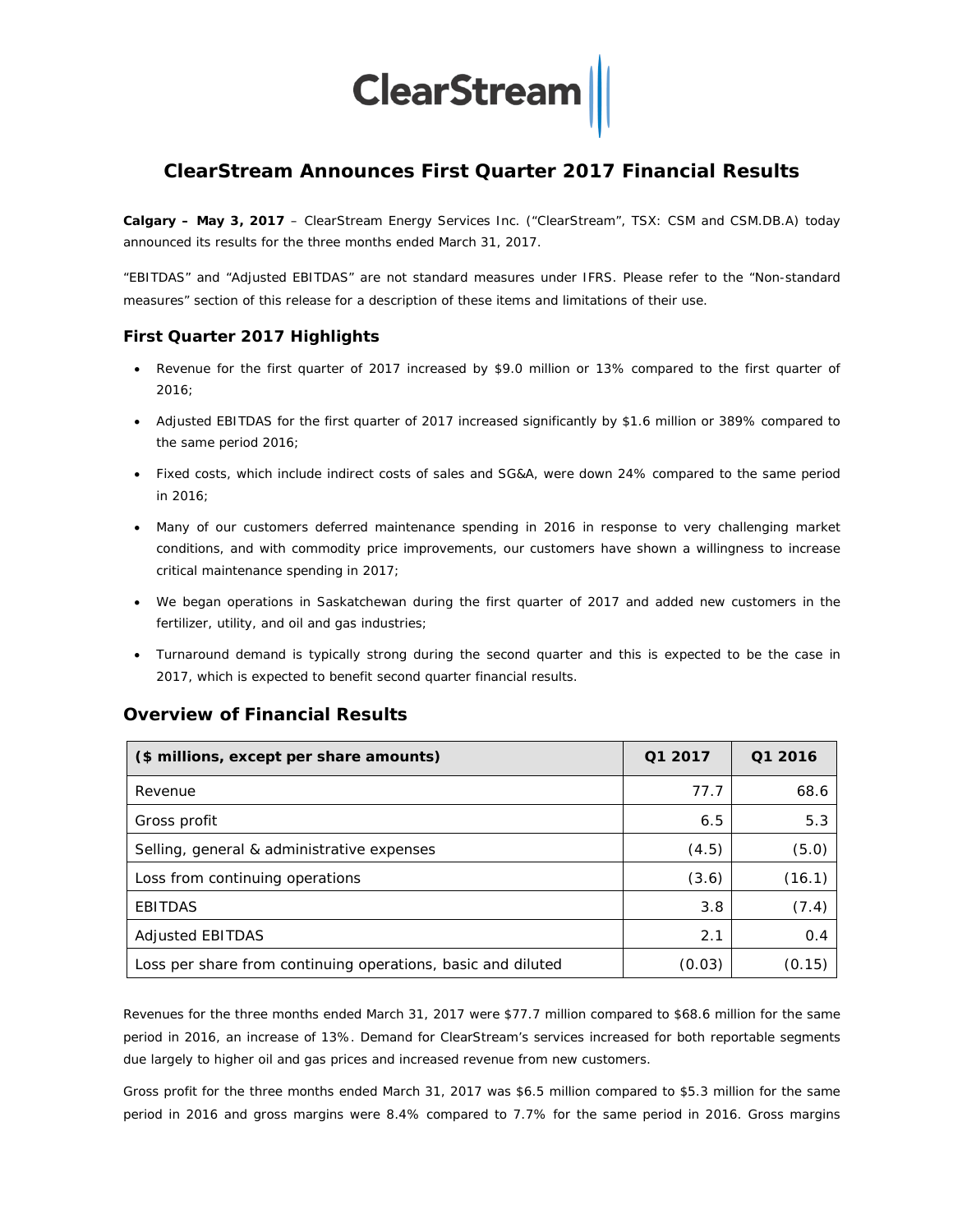improved on a year-over-year basis as cost cutting initiatives executed in 2016 led to reductions in fixed indirect costs.

Selling, general and administrative costs for the three months ended March 31, 2017 were \$4.5 million compared to \$5.0 in 2016. The 9% decrease reflects cost cutting initiatives that were implemented in 2016.

The loss from continuing operations for the first quarter of 2016 included \$8.7 million in goodwill impairment losses. The first quarter of 2017 did not include such losses.

## **Segment Review**

### **MAINTENANCE AND CONSTRUCTION SERVICES**

| (\$ millions, except per share amounts)    | Q1 2017 | Q1 2016 |
|--------------------------------------------|---------|---------|
| Revenue                                    | 59.2    | 54.7    |
| Gross profit                               | 2.4     | 3.0     |
| Selling, general & administrative expenses | (0.3)   | (0.5)   |
| Income from continuing operations          | 3.4     |         |

Revenues for the Maintenance and Construction Services segment were \$59.2 million for the three months ended March 31, 2017 compared to \$54.6 million in the prior year quarter, an increase of 8%. The majority of ClearStream's maintenance and construction customers operate in the oil and gas sector. The increase in oil and gas prices led to higher demand for our maintenance and construction services during the first quarter compared to the same period in 2016. A new contract award in Saskatchewan with a fertilizer company also contributed to the year-over-year increase.

Gross profit was \$2.4 million for the three months ended March 31, 2017 compared with \$3.0 million for the same period in the prior year. Gross profit margin for the period was 4.1% compared to 5.5% a year ago. Gross profit margins decreased as lower pricing for our services more than offset the impact of reductions to indirect costs. Indirect costs are more fixed in nature and have declined due to cost cutting initiatives that were implemented throughout 2016.

Selling, General and Administrative costs for the Maintenance and Construction segment decreased by \$0.2 million or 29% due to cost cutting initiatives that were implemented throughout 2016 in response to a decline in market conditions.

Income from continuing operations includes a \$1.9 million gain on the sale of property, plant and equipment that relates largely to the sale of two non-essential properties that occurred during the first quarter of 2017.

#### **WEAR, FABRICATION, AND TRANSPORATION SERVICES**

| (\$ millions, except per share amounts)    | Q1 2017 | Q1 2016 |
|--------------------------------------------|---------|---------|
| Revenue                                    | 18.9    | 14.7    |
| Gross profit                               | 4.1     | 2.3     |
| Selling, general & administrative expenses | (0.2)   | (0.2)   |
| Income from continuing operations          | 3.2     |         |

Revenues for the Fabrication, Wear Technology and Transportation segment were \$18.9 million for the three months ended March 31, 2017 compared to \$14.7 million in the prior year quarter, an increase of 29%. The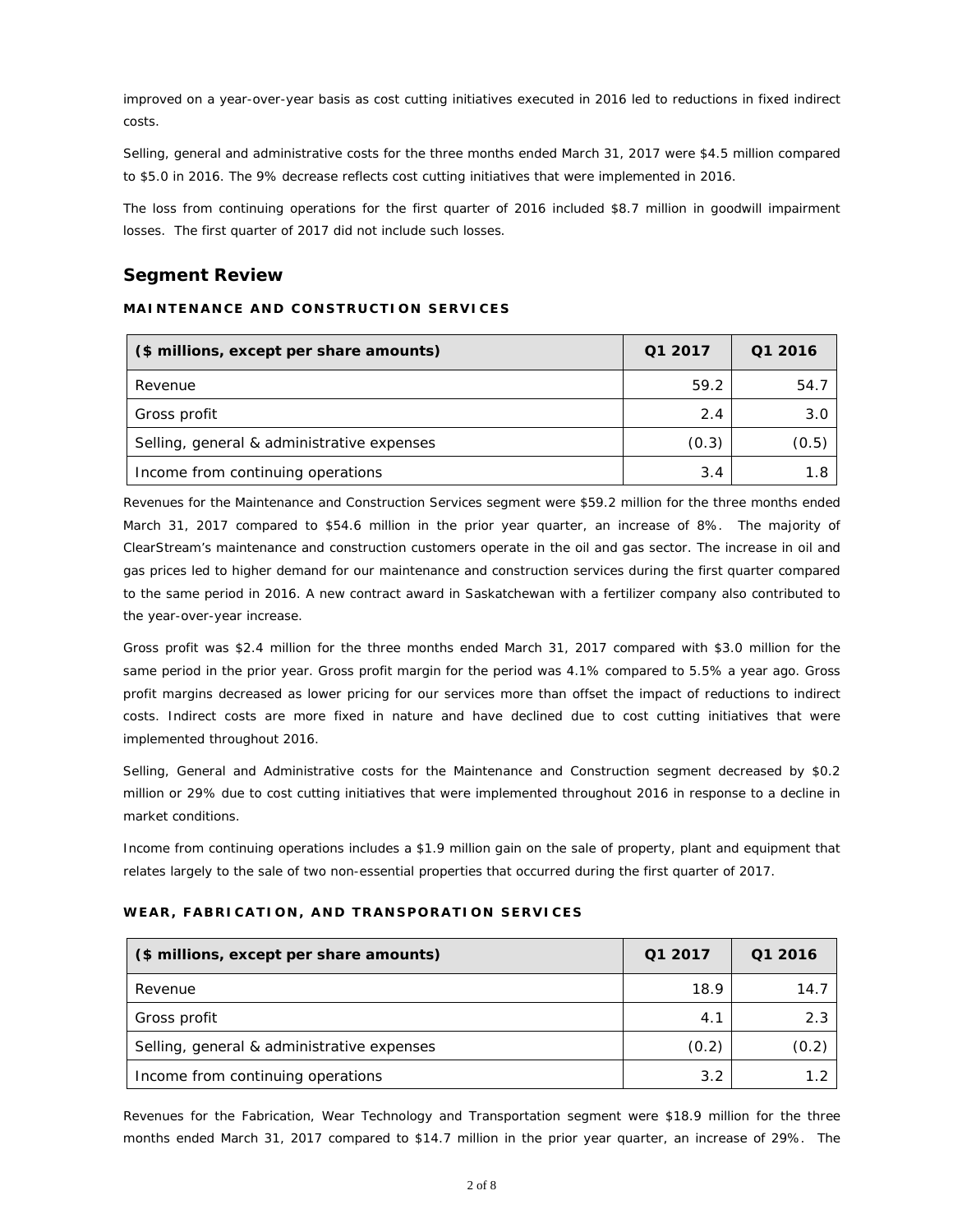majority of the customers within this segment are linked to the Alberta oilsands and, given improvements to oil prices and a resulting increase in customer activity, demand from these customers increased during the first quarter of 2017.

Gross profit was \$4.1 million for the three months ended March 31, 2017 compared with \$2.3 million during the same period of the prior year. Gross profit margin for the period was 21.7% compared to 15.8% a year ago. Gross profit margins for the segment increased due to cost cutting reductions that were implemented in 2016 that led to lower indirect costs. Lower indirect costs were partially offset by an increase in direct costs as a percentage of sales caused by pricing reductions. Pricing reductions were deemed necessary to protect ClearStream's market share.

Selling, General and Administrative costs for the Maintenance and Construction segment decreased by 6% due to cost cutting initiatives that were implemented throughout 2016 in response to a decline in market conditions.

#### **CORPORATE**

| (\$ millions, except per share amounts)    | Q1 2017 | Q1 2016 |  |
|--------------------------------------------|---------|---------|--|
| Selling, general & administrative expenses | 4.0     | 4.3     |  |

Corporate Selling, General and Administrative expenses were \$4.0 for the period ended March 31, 2017 compared to \$4.3 for the same period in the prior year. The 6% decrease in Corporate SG&A is primarily due to reductions in staffing levels offset partially by higher professional and legal costs largely related to finalizing the head office transition from Toronto to Calgary.

## **Outlook**

Modest improvements to oil and gas prices led to stronger industry conditions during the first quarter of 2017. ClearStream expects this trend to continue with increased maintenance and turnaround demand expected in the second quarter of 2017 compared to the same period in 2016. Our customers deferred a significant amount of maintenance spending throughout 2016 given the weak market conditions combined with the impact of the Fort McMurray fires. As a result, spending on critical maintenance and turnaround programs is expected to increase with the improvements in oil and gas prices and overall market conditions. In addition, turnaround demand is typically strong during the second quarter and this is expected to be the case in 2017, which is expected to benefit second quarter financial results.

Although maintenance and turnaround demand is expected to improve in 2017, customer project activity is not expected to increase significantly compared to 2016. New infrastructure projects within the western Canadian oil and gas industry are not expected to increase until a substantial increase in commodity prices occurs.

Given the uncertainty of commodity prices and the competitiveness of the oilfield service industry, ClearStream management will continue to focus on cost control, customer retention, process and efficiency improvements, and diversification of our business into new geographies and markets outside of oil and gas.

## **About ClearStream Energy Services Inc.**

ClearStream is a fully integrated provider of upstream, midstream and refinery production services, which includes facility maintenance and turnarounds, pipeline wear technology, facilities construction, welding and fabrication, and transportation to the energy and other industries in Western Canada. For more information about ClearStream, please visit [www.ClearStreamEnergy.ca.](http://www.clearstreamenergy.ca/)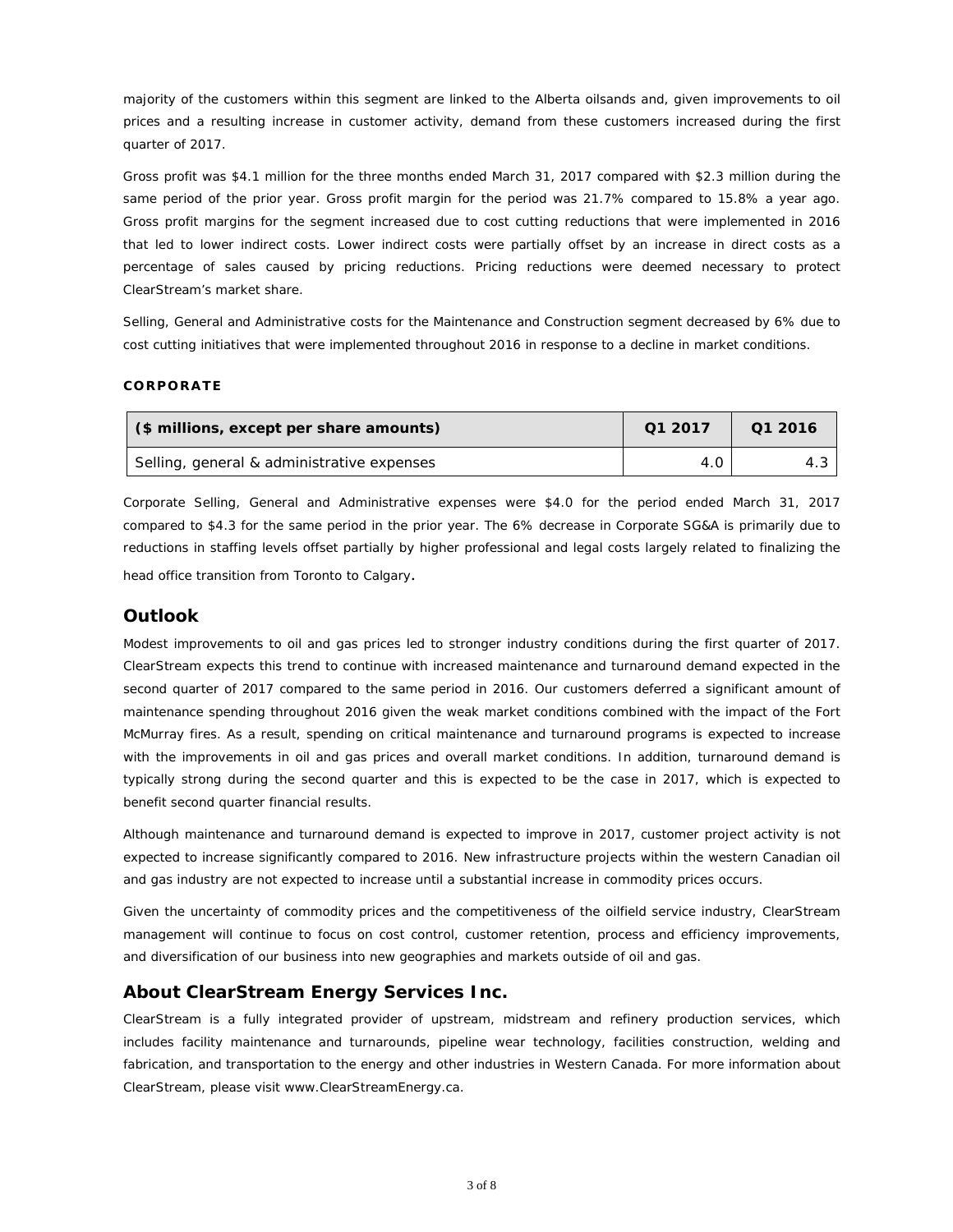#### **For further information, please contact:**

Gary Summach Chief Financial Officer ClearStream Energy Services Inc. 587-318-1003 gsummach@clearstreamenergy.ca John W. Cooper President and Chief Executive Officer ClearStream Energy Services Inc. 587-318-1001 jcooper@clearstreamenergy.ca

#### **Forward-looking information**

This report contains certain forward-looking information. Certain information included in this report may constitute forward-looking information within the meaning of securities laws. In some cases, forward-looking information can be identified by terminology such as "may", "will", "should", "expect", "plan", "anticipate", "believe", "estimate", "predict", "potential", "continue" or the negative of these terms or other similar expressions concerning matters that are not historical facts. Forward-looking information may relate to management's future outlook and anticipated events or results and may include statements or information regarding the future plans or prospects of ClearStream and reflects management's expectations and assumptions regarding the growth, results of operations, performance and business prospects and opportunities of ClearStream. Without limitation, information regarding the future operating results and economic performance of ClearStream constitute forward-looking information. Such forward-looking information reflects management's current beliefs and is based on information currently available to management of ClearStream. Forward-looking information involves significant risks and uncertainties. A number of factors could cause actual events or results to differ materially from the events and results discussed in the forward-looking information including risks related to investments, conditions of capital markets, economic conditions, commodity prices, dependence on key personnel, limited customer bases, interest rates, regulatory change, ability to meet working capital requirements and capital expenditures needs of the Company, factors relating to the weather and availability of labour. These factors should not be considered exhaustive. In addition, in evaluating this information, investors should specifically consider various factors, including the risks outlined under "Risk Factors," in the company's 2016 Annual Information Form dated March 6, 2017, which may cause actual events or results to differ materially from any forward-looking statement. In formulating forward-looking information herein, management has assumed that business and economic conditions affecting ClearStream will continue substantially in the ordinary course, including without limitation with respect to general levels of economic activity, regulations, taxes and interest rates. Although the forward-looking information is based on what management of ClearStream considers to be reasonable assumptions based on information currently available to it, there can be no assurance that actual events or results will be consistent with this forward-looking information, and management's assumptions may prove to be incorrect. This forward-looking information is made as of the date of this report, and ClearStream does not assume any obligation to update or revise it to reflect new events or circumstances except as required by law. Undue reliance should not be placed on forward-looking information. ClearStream is providing the forward-looking financial information set out in this report for the purpose of providing investors with some context for the outlook presented. Readers are cautioned that this information may not be appropriate for any other purpose.

#### **Non-standard measures**

The terms ''EBITDAS'' and "Adjusted EBITDAS" (collectively the ''Non-standard measures'') are financial measures used in this report that are not standard measures under IFRS. ClearStream's method of calculating Non-standard measures may differ from the methods used by other issuers. Therefore, ClearStream's Non-standard measures, as presented may not be comparable to similar measures presented by other issuers.

**EBITDAS** refers to net earnings determined in accordance with IFRS, before depreciation and amortization, interest expense, income tax expense (recovery) and stock based compensation. EBITDAS is used by management and the directors of ClearStream (the "Directors") as well as many investors to determine the ability of an issuer to generate cash from operations. Management also uses EBITDAS to monitor the performance of ClearStream's reportable segments and believes that in addition to net income or loss and cash provided by operating activities, EBITDAS is a useful supplemental measure from which to determine ClearStream's ability to generate cash available for debt service, working capital, capital expenditures and income taxes. ClearStream has provided a reconciliation of income (loss) from continuing operations to EBITDAS in its consolidated financial statements and MD&A.

**Adjusted EBITDAS** refers to EBITDAS excluding income from equity investments, the gain on sale of assets held for sale, impairment of goodwill and intangible assets, restructuring costs, and gain on sale of property plant and equipment. ClearStream has used Adjusted EBITDAS as the basis for the analysis of its past operating financial performance. Adjusted EBITDAS is used by ClearStream and management believes it is a useful supplemental measure from which to determine ClearStream's ability to generate cash available for debt service, working capital, capital expenditures, and income taxes. Adjusted EBITDAS is a measure that management believes facilitates the comparability of the results of historical periods and the analysis of its operating financial performance which may be useful to investors. ClearStream has provided a reconciliation of income (loss) from continuing operations to Adjusted EBITDAS in its MD&A.

Investors are cautioned that the Non-standard Measures are not alternatives to measures under IFRS and should not, on their own, be construed as an indicator of performance or cash flows, a measure of liquidity or as a measure of actual return on the shares. These Non-standard measures should only be used with reference to ClearStream's Interim Financial Statements and Annual Financial Statements available on SEDAR a[t www.sedar.com](http://www.sedar.com/) or www.clearstreamenergy.ca.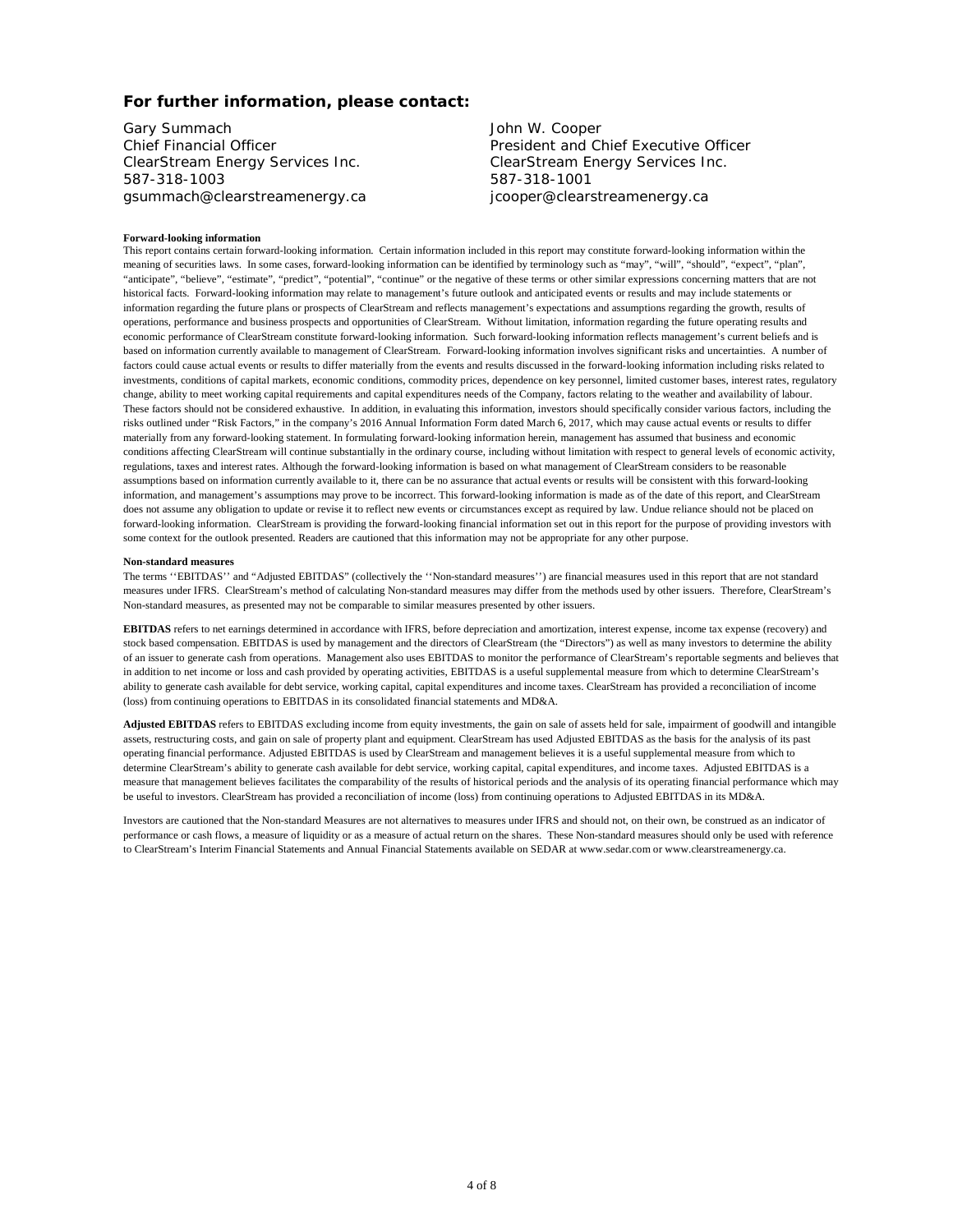Consolidated Balance Sheets

(In thousands of Canadian dollars)

| As at                                               | March 31, 2017 | December 31, 2016 |            |  |
|-----------------------------------------------------|----------------|-------------------|------------|--|
|                                                     |                |                   |            |  |
| Cash                                                | \$<br>1,980    | \$                | 11,503     |  |
| Restricted cash                                     | 980            |                   | 980        |  |
| Accounts receivable                                 | 54,154         |                   | 46,928     |  |
| Inventories                                         | 3,808          |                   | 3,000      |  |
| Prepaid expenses and other                          | 2,573          |                   | 2,060      |  |
| Earn-out assets (note 3)                            | 2,566          |                   | 1,608      |  |
| <b>Total current assets</b>                         | 66,061         |                   | 66,079     |  |
| Property, plant and equipment, net (note 4)         | 24,302         |                   | 24,745     |  |
| Goodwill and intangible assets                      | 37,274         |                   | 38,088     |  |
| Earn-out assets (note 3)                            | 3,380          |                   | 4,056      |  |
| Long-term investments                               | 616            |                   | 579        |  |
| Deferred financing costs (note 5)                   | 1,151          |                   | 1,295      |  |
| <b>Total assets</b>                                 | \$<br>132,784  | \$                | 134,842    |  |
|                                                     |                |                   |            |  |
| Accounts payable and accrued liabilities            | \$<br>27,027   | \$                | 26,848     |  |
| Deferred revenue                                    | 158            |                   | 167        |  |
| Current portion of obligations under finance leases | 3,410          |                   | 3,902      |  |
| Provision (note 9)                                  | 4,985          |                   | 4,985      |  |
| <b>Total current liabilities</b>                    | 35,580         |                   | 35,902     |  |
| ABL facility (note 5)                               | 5,750          |                   | 3,500      |  |
| Obligations under finance leases                    | 2,529          |                   | 2,915      |  |
| Senior secured debentures (note 5)                  | 171,712        |                   | 171,642    |  |
| Convertible secured debentures (note 5)             | 24,514         |                   | 24,397     |  |
| <b>Total liabilities</b>                            | 240,085        |                   | 238,356    |  |
| Shareholders' deficit                               | (107, 301)     |                   | (103, 514) |  |
| Total liabilities and shareholders' deficit         | \$<br>132,784  | \$                | 134,842    |  |

Note references are to the Company's interim financial statements for the three months ending March 31, 2017, which are available on SEDAR at www.sedar.com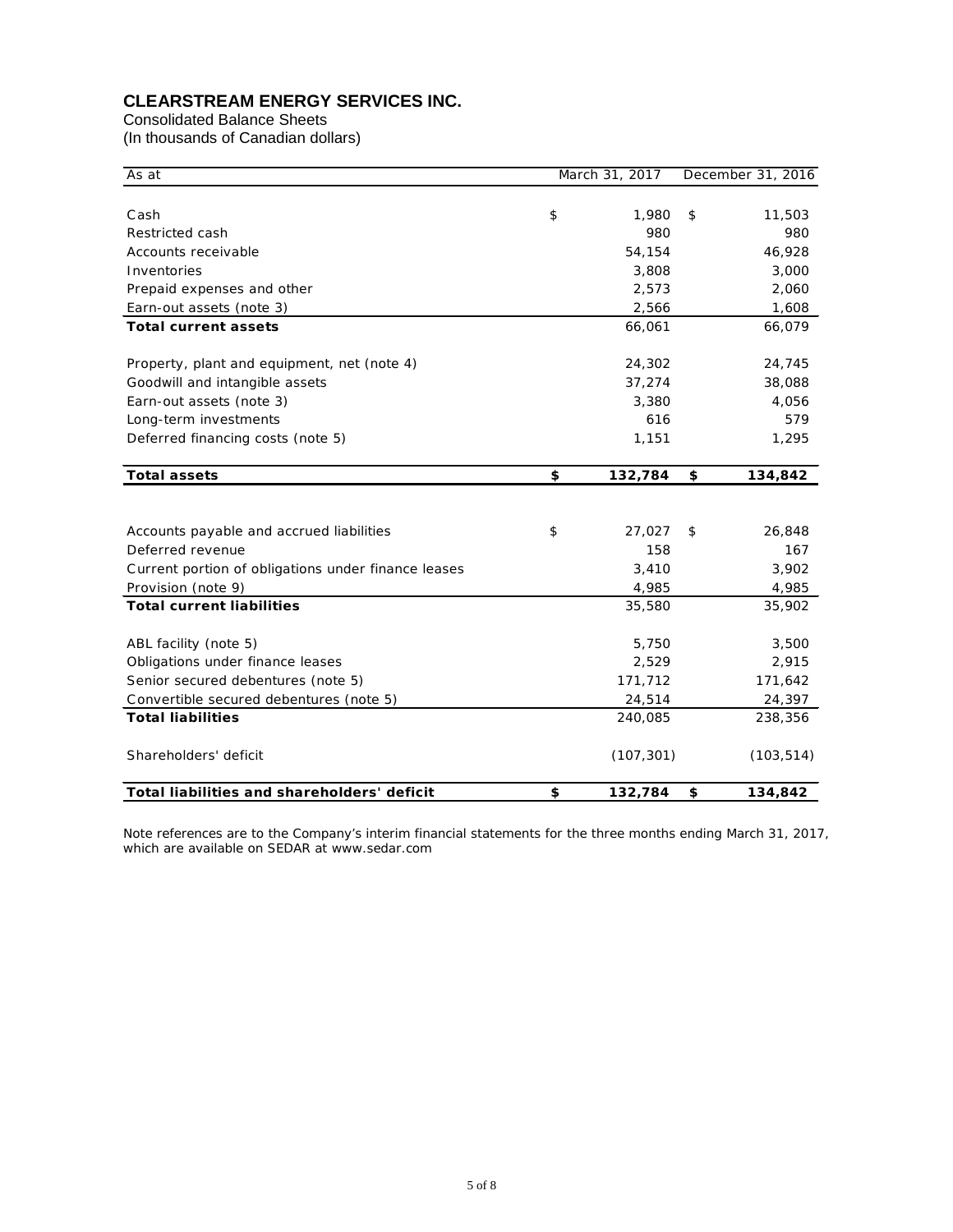Consolidated Statements of Loss and Comprehensive Loss (In thousands of Canadian dollars, except per share amounts)

| Three months ended                                               |    | March 31, 2017 | March 31, 2016 |           |
|------------------------------------------------------------------|----|----------------|----------------|-----------|
| Revenue                                                          | \$ | 77,689         | \$             | 68,640    |
| Cost of revenue                                                  |    | (71, 149)      |                | (63, 324) |
| Gross profit                                                     |    | 6,540          |                | 5,316     |
| Selling, general and administrative expenses (note 6)            |    | (4, 528)       |                | (4, 952)  |
| Stock based compensation (note 8)                                |    | (309)          |                |           |
| Amortization of intangible assets                                |    | (863)          |                | (901)     |
| Depreciation (note 4)                                            |    | (1, 231)       |                | (1, 548)  |
| Income (loss) from equity investment                             |    | 37             |                | (235)     |
| Interest expense                                                 |    | (5,032)        |                | (6, 241)  |
| Gain on sale of assets held for sale                             |    | 123            |                | 1,114     |
| Restructuring costs                                              |    | (277)          |                |           |
| Impairment of goodwill and intangible assets                     |    |                |                | (8,700)   |
| Gain on sale of property, plant and equipment                    |    | 1,917          |                | 55        |
| Loss from continuing operations                                  |    | (3,623)        |                | (16,092)  |
| Loss from discontinued operations (net of income taxes) (note 2) |    | (370)          |                | (4, 725)  |
| Net loss and comprehensive loss                                  | \$ | (3,993)        | \$             | (20, 817) |
|                                                                  |    |                |                |           |
| Loss per share (note 7)                                          |    |                |                |           |
| Basic & diluted:                                                 |    |                |                |           |
| Continuing operations                                            | \$ | (0.03)         | \$             | (0.15)    |
| Discontinued operations                                          | \$ | (0.00)         | S              | (0.04)    |
| Net loss                                                         | \$ | (0.04)         | \$             | (0.19)    |

Note references are to the Company's interim financial statements for the three months ending March 31, 2017, which are available on SEDAR at www.sedar.com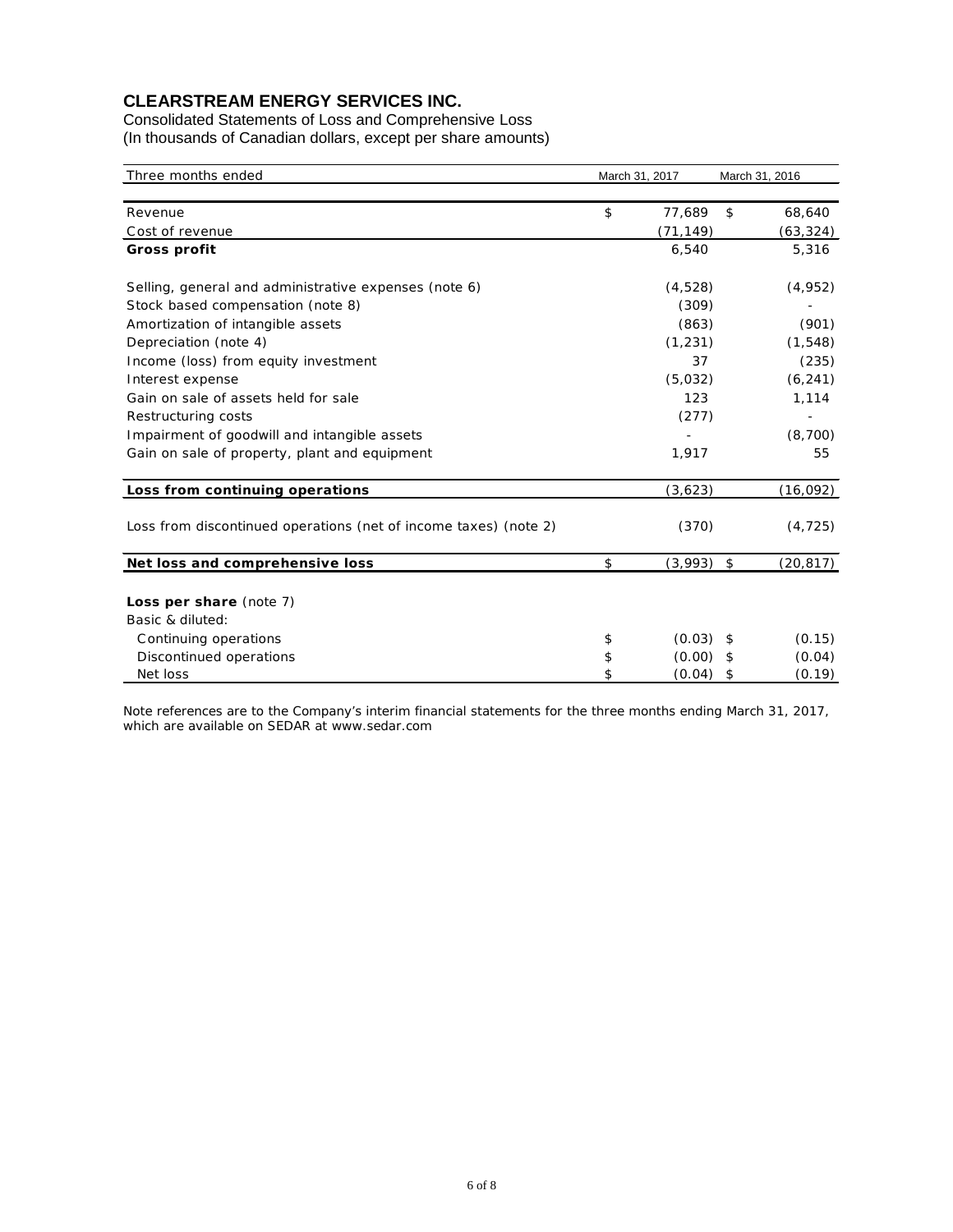Consolidated Statements of Cash Flows

(In thousands of Canadian dollars)

| Three months ended                                                         | March 31, 2017 March 31, 2016 |              |    |            |
|----------------------------------------------------------------------------|-------------------------------|--------------|----|------------|
|                                                                            |                               |              |    |            |
| Operating activities:                                                      |                               |              |    |            |
| Net loss for the period                                                    | \$                            | $(3,993)$ \$ |    | (20, 817)  |
| Loss from discontinued operations (net of income tax)                      |                               | 370          |    | 4,725      |
| Items not affecting cash:                                                  |                               |              |    |            |
| Stock based compensation (note 8)                                          |                               | 206          |    |            |
| Amortization of intangible assets                                          |                               | 863          |    | 901        |
| Depreciation (note 4)                                                      |                               | 1,231        |    | 1,548      |
| (Income) loss from equity investments                                      |                               | (37)         |    | 235        |
| Accretion expense                                                          |                               | 187          |    | 1,917      |
| Amortization of deferred financing costs                                   |                               | 144          |    |            |
| Impairment of goodwill and intangible assets                               |                               |              |    | 8,700      |
| Gain on sale of assets held for sale                                       |                               | (123)        |    | (1, 114)   |
| Gain on sale of property, plant and equipment                              |                               | (1, 917)     |    | (55)       |
| Changes in non-cash working capital                                        |                               | (8, 260)     |    | 17,000     |
| Advances to discontinued operations                                        |                               |              |    | (4,680)    |
| Cash used in discontinued operations                                       |                               |              |    | (237)      |
| Total cash (used in) provided by operating activities                      | \$                            | (11,329)     | \$ | 8,123      |
| Investing activities:                                                      |                               |              |    |            |
| Purchase of property, plant and equipment (note 4)                         |                               | (1, 322)     |    | (493)      |
| Net proceeds on disposal of property, plant and equipment (note 4)         |                               | 2,578        |    | 263        |
| Purchase of intangible assets                                              |                               | (49)         |    | (25)       |
| Proceeds on the disposition of businesses (note 2)                         |                               |              |    | 8,000      |
| Changes in non-cash working capital                                        |                               | (646)        |    |            |
| Total cash provided by investing activities                                | \$                            | 561          | \$ | 7,745      |
| Financing activities:                                                      |                               |              |    |            |
| Decrease in restricted cash                                                |                               |              |    | 3,400      |
| Proceeds from the issuance of the senior secured debentures                |                               |              |    | 176,228    |
| Proceeds from the issuance of the convertible secured debentures           |                               |              |    | 35,000     |
| Repayment of the senior credit facility                                    |                               |              |    | (58, 735)  |
| Repayment of the 8.00% secured debentures                                  |                               |              |    | (176, 228) |
| Refinancing fees (ABL facility, senior and convertible secured debentures) |                               |              |    | (9,925)    |
| Advance on ABL facility                                                    |                               | 2,250        |    |            |
| Repayment of obligations under finance leases                              |                               | (1,005)      |    | (1,290)    |
| Total cash provided by (used in) financing activities                      | \$                            | 1,245        | \$ | (31, 550)  |
| (Decrease) increase in cash                                                |                               | (9, 523)     |    | (15,682)   |
| Cash, beginning of the period                                              |                               | 11,503       |    | 24,409     |
| Cash, end of period                                                        | \$                            | 1,980        | \$ | 8,727      |
|                                                                            |                               |              |    |            |
| Supplemental cash flow information:                                        |                               |              |    |            |
| Interest paid                                                              |                               | 9,101        |    | 4,212      |
| Supplemental disclosure of non-cash financing and investing activities:    |                               |              |    |            |
| Acquisition of property, plant and equipment through finance leases        |                               | 39           |    | 161        |

Note references are to the Company's interim financial statements for the three months ending March 31, 2017, which are available on SEDAR at www.sedar.com